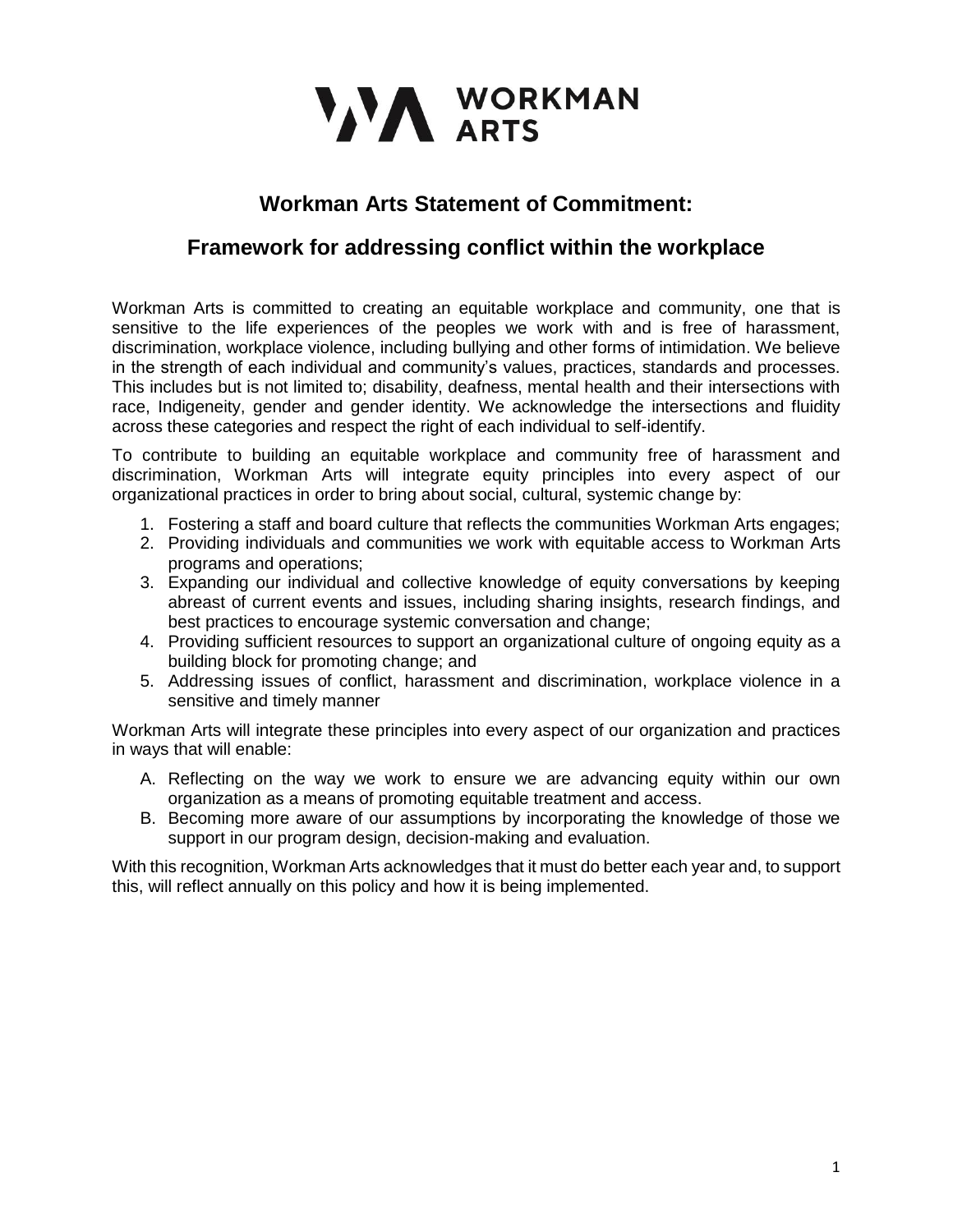

## **Workplace Conflict and Harassment Policy and Procedures**

Workman Arts is committed to sustaining a positive environment that is free of verbal, physical, sexual, or psychological harassment and promotes an inclusive workplace. This Conflict and Harassment Policy and Procedure document provides guidelines on types of conflict and harassment and the procedures for addressing such concerns and complaints. Workman Arts takes clear and decisive actions, including investigating reported incidents of conflict and harassment, in a prompt, objective, and sensitive way providing appropriate support for those involved. Penalty, either explicit or perceived, for reporting harassment will not be tolerated and could be grounds for disciplinary action. Workman Arts complies with the provincial and federal statutes covering issues of conflict and harassment in the workplace, including those acts covering occupational health and safety, employment standards, employment equity, and human rights.

#### **Purpose:**

This Policy and its Procedures are intended to:

- Provide a process to resolve a conflict or complaint quickly, fairly, and without reprisal.
- Support a positive workspace for board members, employees, volunteers, members, instructors, peer supports, or other individual by assigning responsibility to report, prevent and resolve conflicts and complaints.
- Ensure confidence in management decisions by providing a process whereby management decisions are transparent and can be objectively reviewed.
- Improve communication among staff, board, volunteers, membership and program users.

Steps in Reporting and Resolution:

#### **Informal Resolution Process**

- 1. Those who experience an interpersonal conflict at Workman Arts or who have a complaint should first attempt to discuss the matter with the perceived perpetrator. In some situations this may be difficult or inappropriate. In these cases, the complainant may request a meeting with the appropriate Department Manager to discuss the issue in confidence. In cases where the issue is raised to a Department Manager, that Manager will document the concern in an Incident Report. The person expressing the concern will be informed of this procedure.
- 2. The Department Manager will analyze the merits of the complaint request and will raise it with upper management during the weekly Workman Arts staff meeting, where it will be determined what course of action is most appropriate. Within two (2) working days, the Department Manager will respond by informing the respondent of the proposed plan of action.
- 3. If the complainant is not satisfied with the informal resolution, he or she may proceed to the next level of management (including the EXECUTIVE ARTISTIC DIRECTOR and MANAGING DIRECTOR) or proceed with the formal resolution process. The initial Incident Report will be updated to reflect any developments.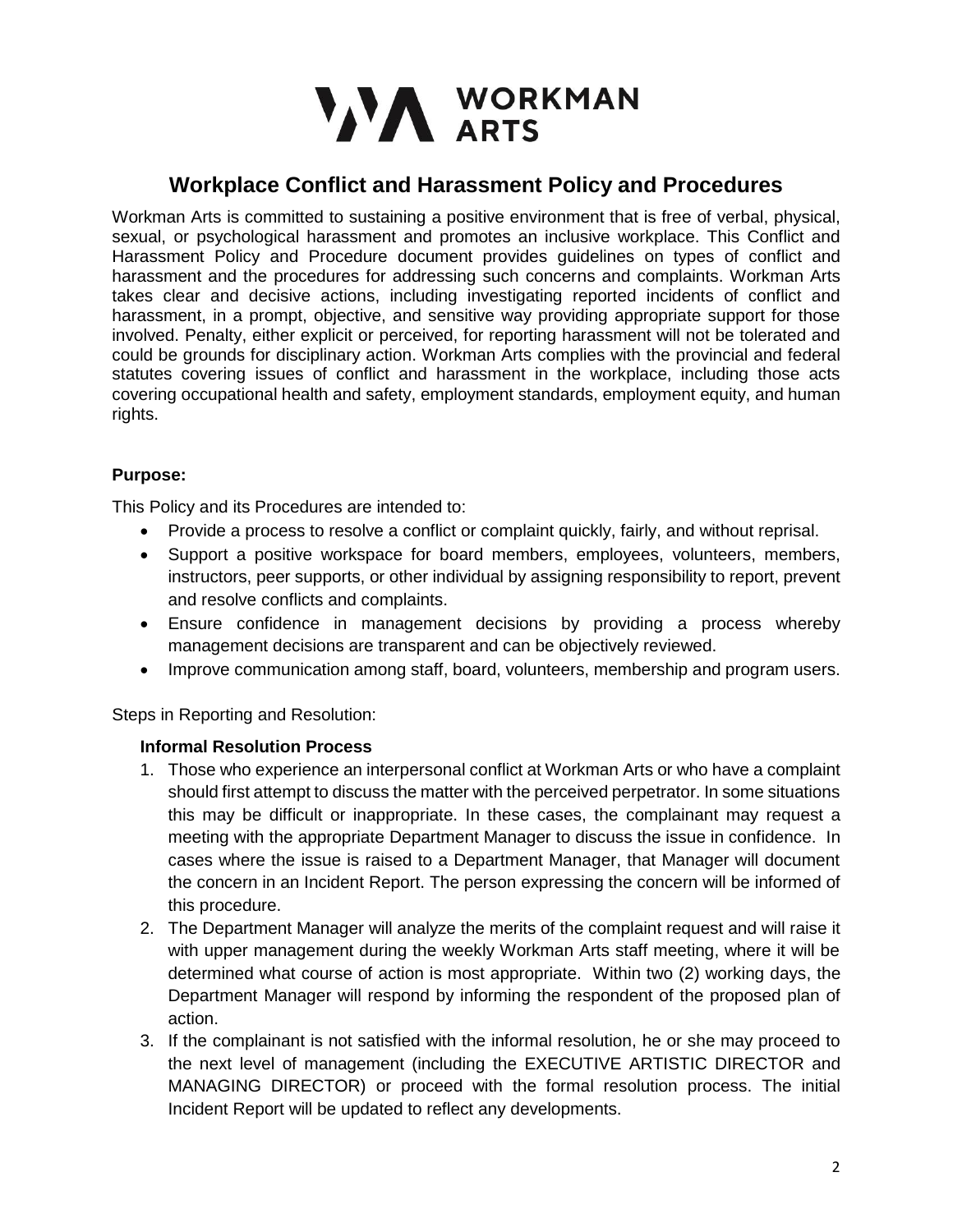# VAN WORKMAN

#### **Formal Resolution:**

- 1. Those who have a complaint or require management intervention in relation to a conflict and wish to initiate the formal resolution process must prepare written documentation, with supporting details, of the conflict situation or complaint and submit it to their immediate supervisor, which may be a Department Manager, Managing Director, Executive Artistic Director, Board Members or Board Chair. Workman Arts members may request assistance from a Department Manager in creating documentation. If it is not appropriate to submit the documentation to the supervisor, it can be submitted to the Membership Manager or upper management. If the Executive Director is party to the conflict or complaint, the documentation should be submitted to the Chair of the Board of Directors.
- 2. The written statement should contains a brief account of the incident(s), when and where it occurred, the person(s) involved and the names of witnesses (if any). This written statement should also be signed and dated by the person making the report.
- 3. The supervisor will confirm the receipt of the statement and outline next steps with the complainant and respondent with regards to any limitations or restrictions that may be placed on them until the conflict is resolved.
- 4. The supervisor will investigate the merits of the complaint and will consult with upper management, or other relevant individuals, as needed.
- 5. Best efforts will be made to resolve the conflict as quickly and efficiently as possible. The Complainant and Respondent will be provided updates as to the status of the complaints throughout the investigation as deemed appropriate by the investigator/supervisor. These updates will include a timeline and an estimated date of completion.
- 6. The results of the investigation will be presented to the complainant and respondent who must sign to confirm receipt and may submit any comments, including agreement or disagreement, on the plan of action.
- 7. If the complainant and respondent agree with the recommended plan of action, the signed plan shall be included in their personal record, and the plan should begin.
- 8. If the conflict or complaint has not been resolved to the complainant's and/or respondent's satisfaction, the supervisor or human resources designate will forward the complete file, including the conflict resolution request or complaint, documentation of relevant factual information, analysis of the information, the conclusion, and the recommended resolution, to the next level of management.
- 9. The next level of management will investigate any relevant issues in the file and any newly discovered evidence or information that may arise during the resolution process. The next level of management will forward a response to the complainant and respondent either concurring with the previous resolution or proposing an alternative resolution.
- 10. If the complainant and respondent agree with the planned resolution at this stage, a copy of the signed response shall be included in the employee's personnel file.
- 11. If the complaint has not been resolved at this stage, the complainant and or respondent can request the complaint be investigated by the Executive Artistic Director with advice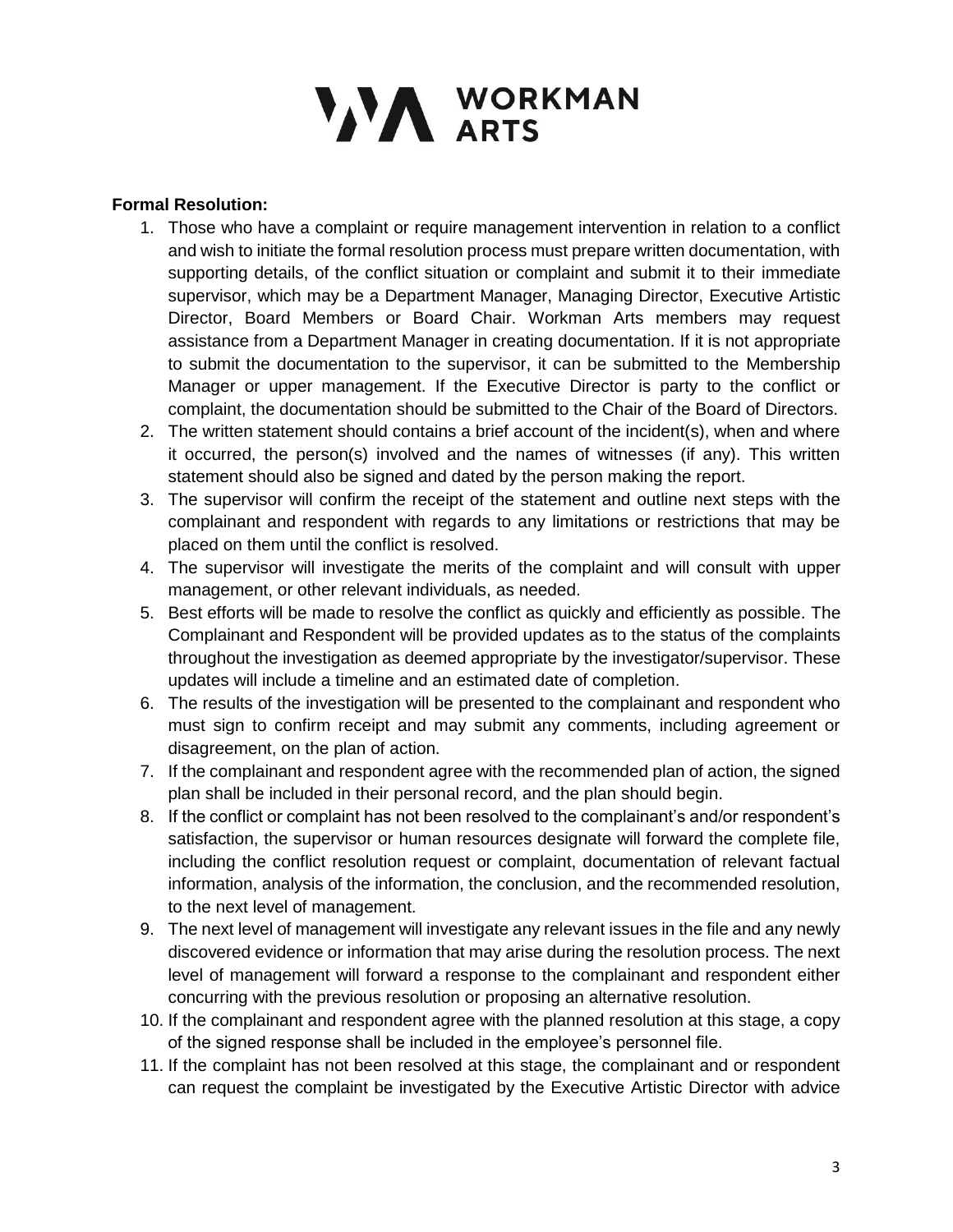# VA WORKMAN

from the Board of Directors. If the Executive Artistic Director is a party to the complaint, the issue will be forwarded to the Chair of the Board of Directors. The decision and recommendations made by the Executive Artistic Director (or Chair of the Board of Directors) will be final.

- 12. If member(s) of the Board of Directors is a party to the complaint, the issue will be forwarded to the Chair of the Board of Directors.
- 13. If the Chair of the Board of Directors is party to the complaint, the issue will be forwarded to the Governance and Nominating Committee. If the Chair is a member of the Governance and Nominating Committee they will recuse themselves from the complaint process.
- 14. The decision and recommendations made by the Executive Artistic Director or Chair of the Board of Directors or Governance and Nominating Committee will be final.

### **Alternative Methods of Conflict Resolution:**

- 1. Workman Arts is open to alternative methods of conflict resolution if the parties involved agree to the format and process without reservation. Alternative methods include (but are not limited to) neutral evaluation, direct negotiation, or mediation by an objective third party. The complainant should report the incident to their supervisor as soon as possible. If the EXECUTIVE ARTISTIC DIRECTOR is party to the report, the recipient should submit the information to the Chair of the Board of Directors. The report should include as much detail as possible, such as
	- a. Names of individuals involved, including witnesses
	- b. Date, time, and place of incident
	- c. Circumstances that led to the incident
	- d. Incident details
- 2. An investigation by the supervisor will begin immediately, including individual interviews and any evidence gathering.
- 3. If conflict, harassment or other unacceptable conduct has taken place, then appropriate disciplinary action, up to and including termination, will be taken. All documentation will be added to the offender's personal record.
- 4. No action or documentation will be added to the recipient of the harassment's personal record.
- 5. If no harassment is found, no documentation will be filed. Both parties will be notified of the results of the investigation. If needed, both parties may be referred to conflict resolution.

Workman Arts will respect the confidentiality of the individuals involved. Any individual has the right to contact the Ontario Human Rights Commission to file a complaint or seek legal counsel at his or her expense for further advice at any time.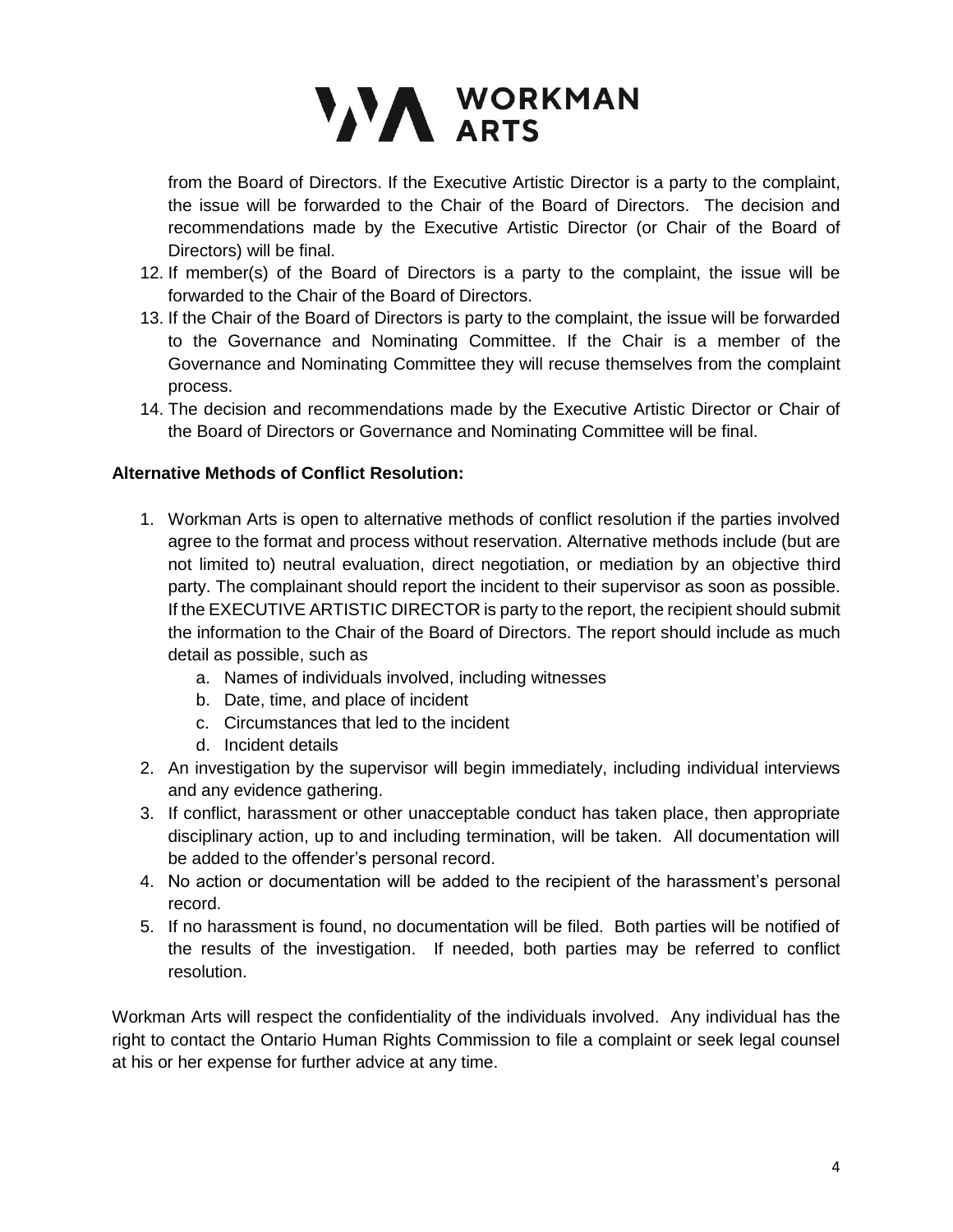

### **Definitions**

Definitions associated with workplace violence do not supersede the criminal code or any other legislative definitions. The following definitions of workplace violence cause or have the potential to cause the individual trauma/harm/injury/illness or the belief that their physical and or psychological health and safety are at risk:

**Assault**: Intent to inflict injury on another, with an apparent ability to do so; any intentional display of force that causes the victim to fear immediate bodily harm; any actual assault.

**Bullying**: A form of repeated, persistent and aggressive behaviors directed at an individual or individuals that are intended to cause or ought to be known to cause fear and distress and or harm to another person's body, feelings, self-esteem, or reputation. Bullying can include social isolation (silent treatment), rumors, personal attacks of one's private life and/or personal attributes, excessive or unjustified criticism, verbal aggression, withholding information or job responsibility, trivial fault finding, or negative physical contact.

**Conflict:** Workman Arts recognizes that conflicts are diverse. By providing more than one process for resolution, Workman Arts hopes to offer flexibility and the appropriate opportunity to resolve conflicts with positive outcomes.

**Domestic Violence/ Personal Relationship Violence:** Sometimes also referred to as Intimate Partner Violence or Family Violence. It is a pattern of coercive behavior that is used by one person to gain power and control over another. It may include, but is not limited to, physical violence, sexual harassment, emotional and psychological intimidation which may be expressed through verbal abuse, stalking, use of electronic devices to harass, and economic control. Domestic violence/personal relationship violence occurs between current or former intimate partners and can occur in any personal relationship regardless of sexual orientation, gender identity, age, race, economic status, educational background or religious belief.

**Harassment**: Engaging in a course of vexatious comment or conduct against a worker in a workplace that is known or ought reasonably to be known to be unwelcome; or, workplace sexual harassment. Harassment is the unsolicited or unwelcome interaction, which directly or indirectly affects or threatens to affect a person's job security, prospects of promotions or earnings, working conditions or opportunity to secure a position. Harassment can be verbal, physical, or psychological. It may be a single or series of acts such as behaviors or comments which intimidate, discredit, ridicule, humiliate, belittle, prevent expression, deny or distance an individual. The act does not need to be intentional in order to be considered offensive or intimidating and therefore harassment.

The test to determine whether harassment has occurred is two-fold:

- Whether a person knew or ought to have known that the behavior would be considered unwelcome or offensive by the recipient.
- The recipient found the behavior offensive.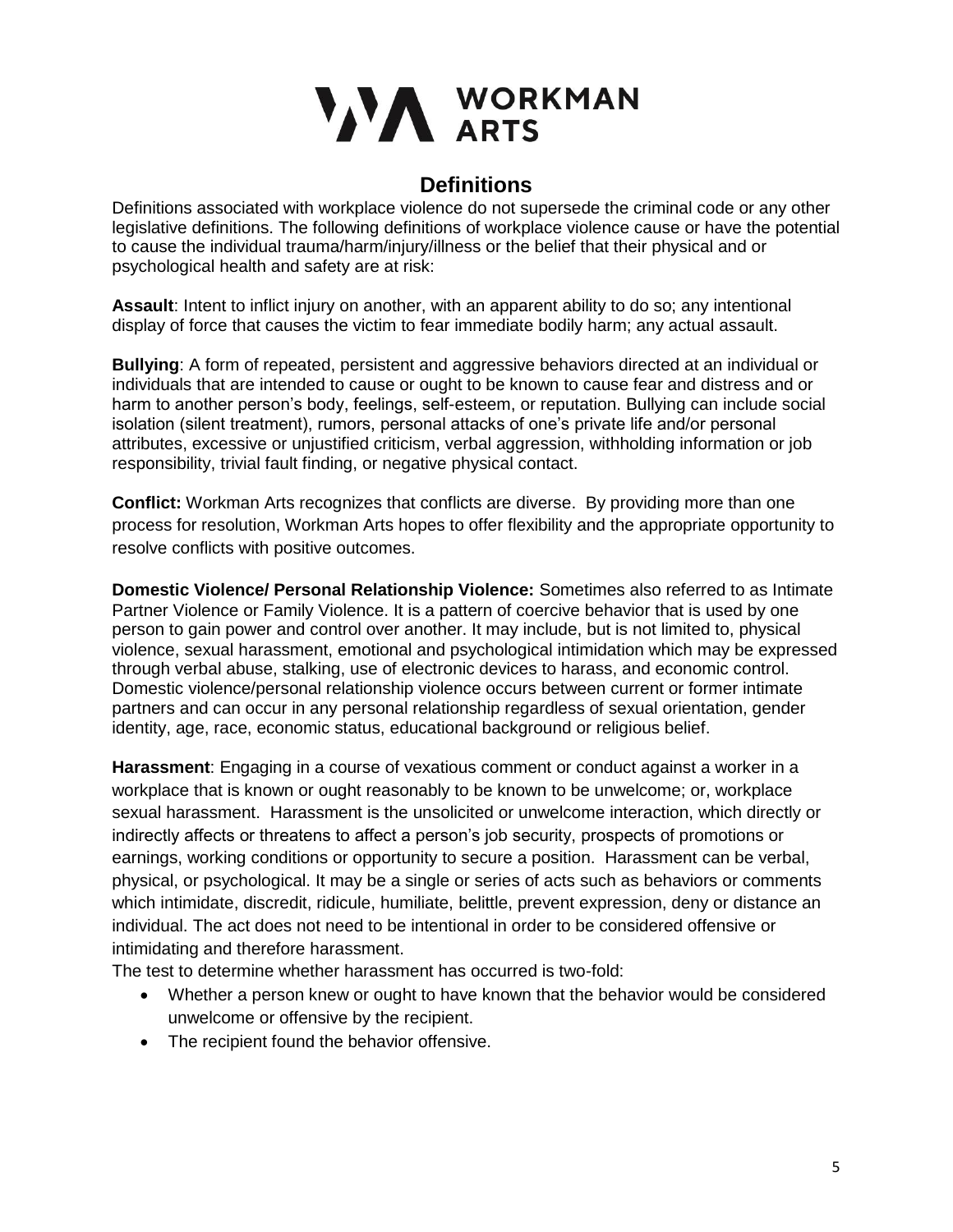# VAN WORKMAN

**Sexual Harassment**: Engaging in a course of vexatious comment or conduct against a worker in a workplace because of sex, sexual orientation, gender identity or gender expression, where the course of comment or conduct is known or ought reasonably to be known to be unwelcome, or making a sexual solicitation or advance where the person making the solicitation or advance is in a position to confer, grant or deny a benefit or advancement to the worker and the person knows or ought reasonably to know that the solicitation or advance is unwelcome.

**Near Miss**: An act of striking out, but missing the target or failing to injure.

**Physical Attack**: An act of aggression resulting in a physical assault or abuse with or without the use of a weapon. Examples include hitting, shoving, pushing, punching, biting, spitting, groping, pinching or kicking the victim, unwelcome displays of affection or inciting another or an animal to attack.

**Psychological Abuse**: A course of repeated and vexatious action conducted by an individual or group that is known, or ought reasonably to be known, to be unwelcome and that could reasonably be regarded as intending to intimidate, provoke fear or diminish an individual's dignity or selfworth or that intentionally inflicts psychological trauma/harm/injury/illness on another.

**Sexual Assault**: Is defined in the Criminal Code but is generally understood as the use of power to threaten or violate another through sexual behaviours; to force one individual to touch, kiss, fondle or have sexual intercourse with another against their will.

**Threat**: a communicated intent (verbal or written) to inflict physical or other harm on any person or to property by some unlawful act. A direct threat is a clear and explicit communication distinctly indicating that the potential offender intends to do harm, for example, "I am going to kill you." A conditional threat involves conditions, for example, "If you don't leave me alone, I will put you right through that wall." Implied threats (Intimidation), usually involve body language (e.g. towering over someone), or behaviors (e.g. staring someone 'down'), that leave little doubt in the mind of the victim that the perpetrator intends to harm (even if they don't plan to follow through). Intimidations are meant to instill fear in the hope that the person being intimidated will 'give in' to what the intimidator wants.

**Verbal Abuse**: The purposeful use of vexatious comments that are known, or that ought to be known, to be unwelcome, embarrassing, offensive, threatening or degrading to another person, (including swearing, insults, condescending language, racism, sexism, homophobia or any kind of discriminatory remarks) which causes the person to believe their health and safety are at risk.

**Violence**: The exercise of physical force by a person against a WA personnel, in a workplace, that causes or could cause physical and/or psychological trauma/harm/injury/illness or that gives a person reason to believe that s/he or another person is at risk of physical and or psychological trauma/harm/injury/illness. This includes, but is not limited to, any actual or attempted assault (including sexual assault and physical attacks), domestic violence/personal relationship violence, threat, verbal, psychological or sexual abuse or harassment. Violence can be experienced either directly or indirectly (e.g. impact of witnessing an assault). Sexism, homophobia, racism, ableism and other practices of marginalization may exacerbate the risk of workplace violence.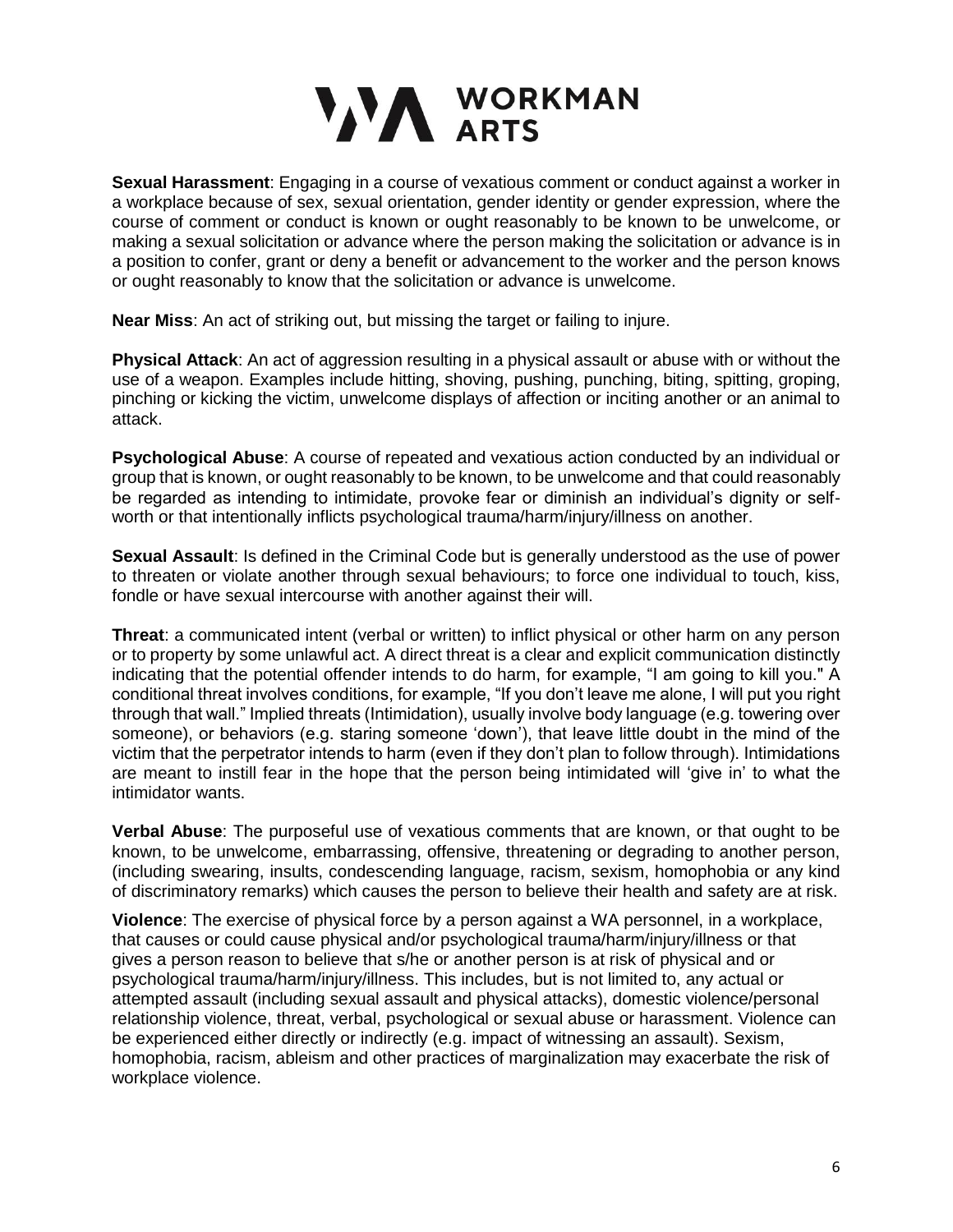

### **Incident Report Template**

Please complete a report describing what happened, which can be emailed to a staff member, Board Chair, or the Chair(s) of the Governance and Nominating committee at [Governance@workmanarts.com](mailto:Governance@workmanarts.com)

**Name of person completing this form:**

**Incident:**

**Date and time of incident:** 

**Where it occurred:**

**Witnesses (if applicable):**

**Description and details of the incident:**

**Follow Up Action [to be completed by Workman Arts staff, Board Chair or Chair of Governance committee]**